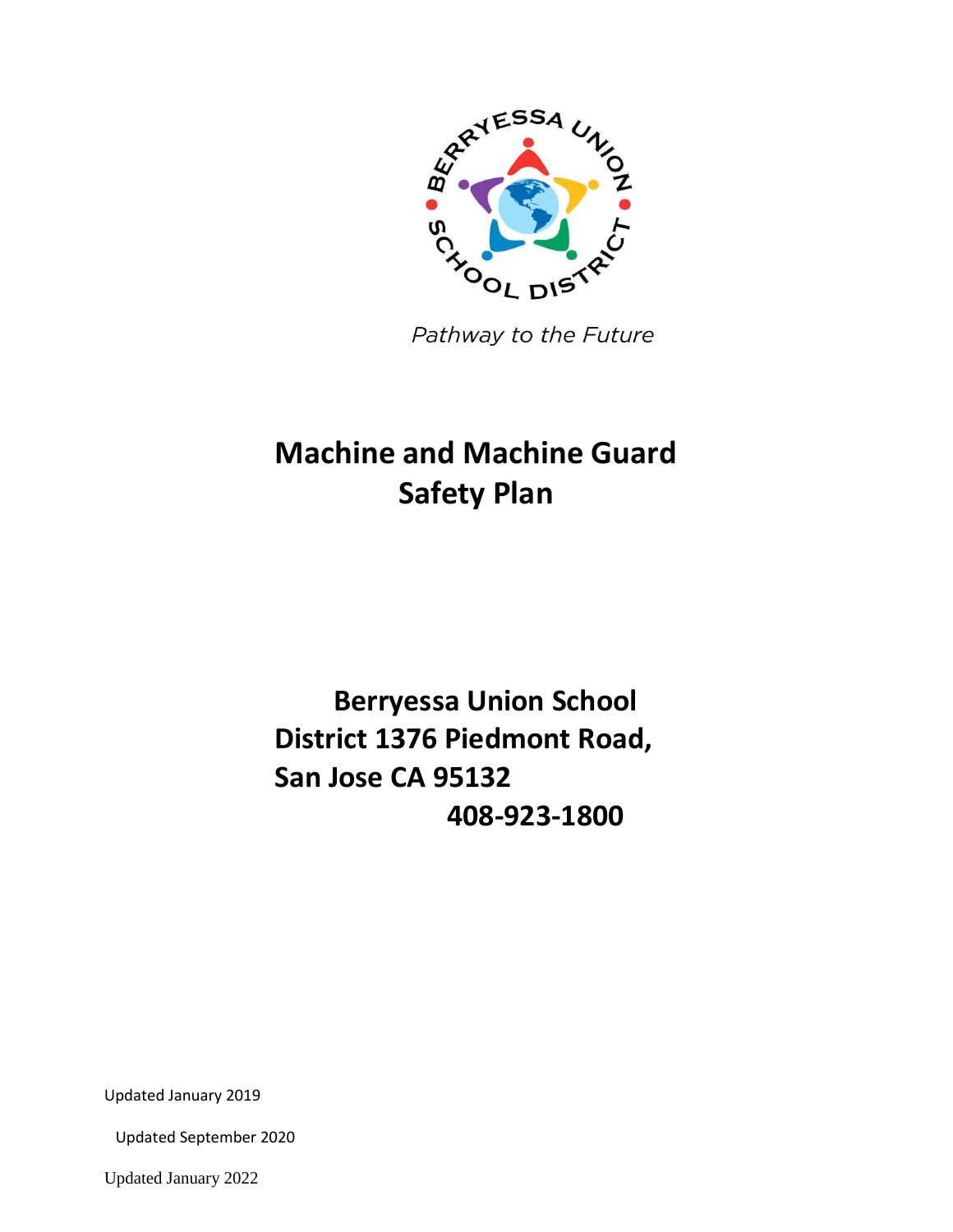# **MACHINERY AND MACHINE GUARD SAFETY PLAN**

Moving machine parts have the potential to cause severe workplace injuries, such as crushed fingers or hands, amputations, burns, or blindness. Safeguards are essential for protecting workers from these preventable injuries. Any machine part, function, or process that may cause injury must be safeguarded. When the operation of a machine or accidental contact injure the operator or others in the vicinity, the hazards must be eliminated or controlled. This page contains general information on the various hazards of mechanical motion and techniques for protecting workers.

**Crushed hands and arms, severed fingers and limbs, lacerations and abrasions** - the list of possible machinery-related injuries is long and horrifying. Many hazards are created by moving machine parts. Safeguards are essential for protecting workers from preventable injuries.

The following standards have been established to ensure the safety of machine operators and other employees in the area:

- **Machine Guarding**
- Point of Operation Guarding
- Additional Guarding
- Barrels, Containers, and Drums
- Exposure of Blades
- **Anchoring Fixed Machinery**
- Eye and Face Protection
- Lockout/Tagout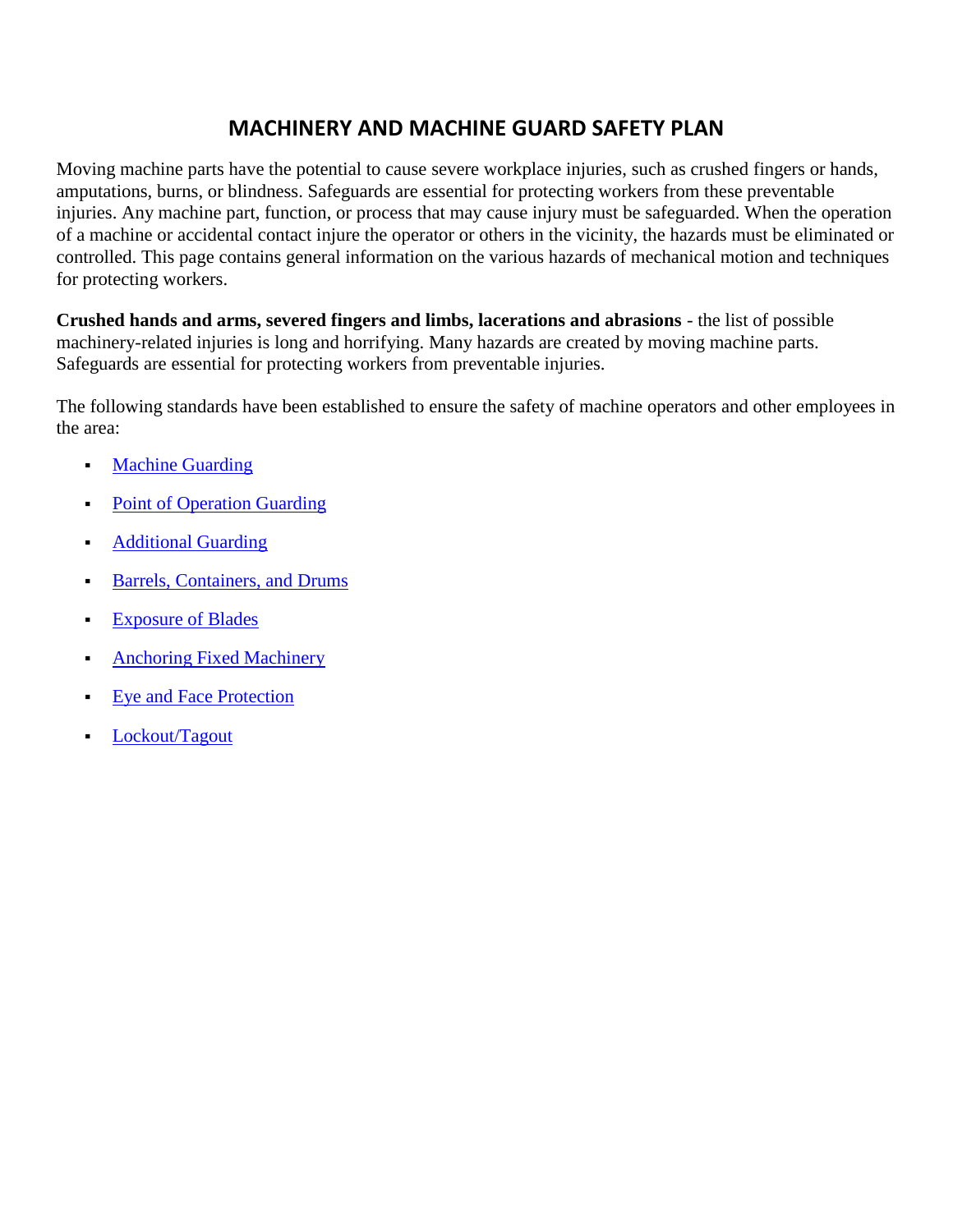#### **Machine Guarding**

The purpose of machine guarding is to protect the machine operator and other employees in the work area from hazards created by ingoing nip points, rotating parts, flying chips and sparks. Some examples of this are barrier guards, light curtains, two-hand operating devices etc.  $[29 \text{ CFR } 1910.212(a)(1)]$ 



General Requirements: [29 CFR 1910.212(a)(2)]

- Guards must not create potential hazards and must be attached to the machine where possible.
- If guards cannot be attached to the machine, attach elsewhere.

# **Point of Operation Guarding**

The point of operation is the area on a machine where work is performed. [29] CFR 1910.212(a)(3)(i)]

Machines that expose an employee to injury must be guarded. The guarding device must:

- Be in conformity with any appropriate standards. [29 CFR  $1910.212(a)(3)(ii)$ ]
- If specific standards are not available, the machine construction should prevent the operator from having any part of his/her body in the danger zone during the operating cycle. [29 CFR 1910.212(a)(3)(ii)]



**Press Brake Operation**

 Special hand tools used for placing and removing material from point of operation areas must allow easy handling of the material without the operator placing a hand in the danger zone. Such tools must not replace guards required by this section.  $[29 \text{ CFR } 1910.212(a)(3)(iii)]$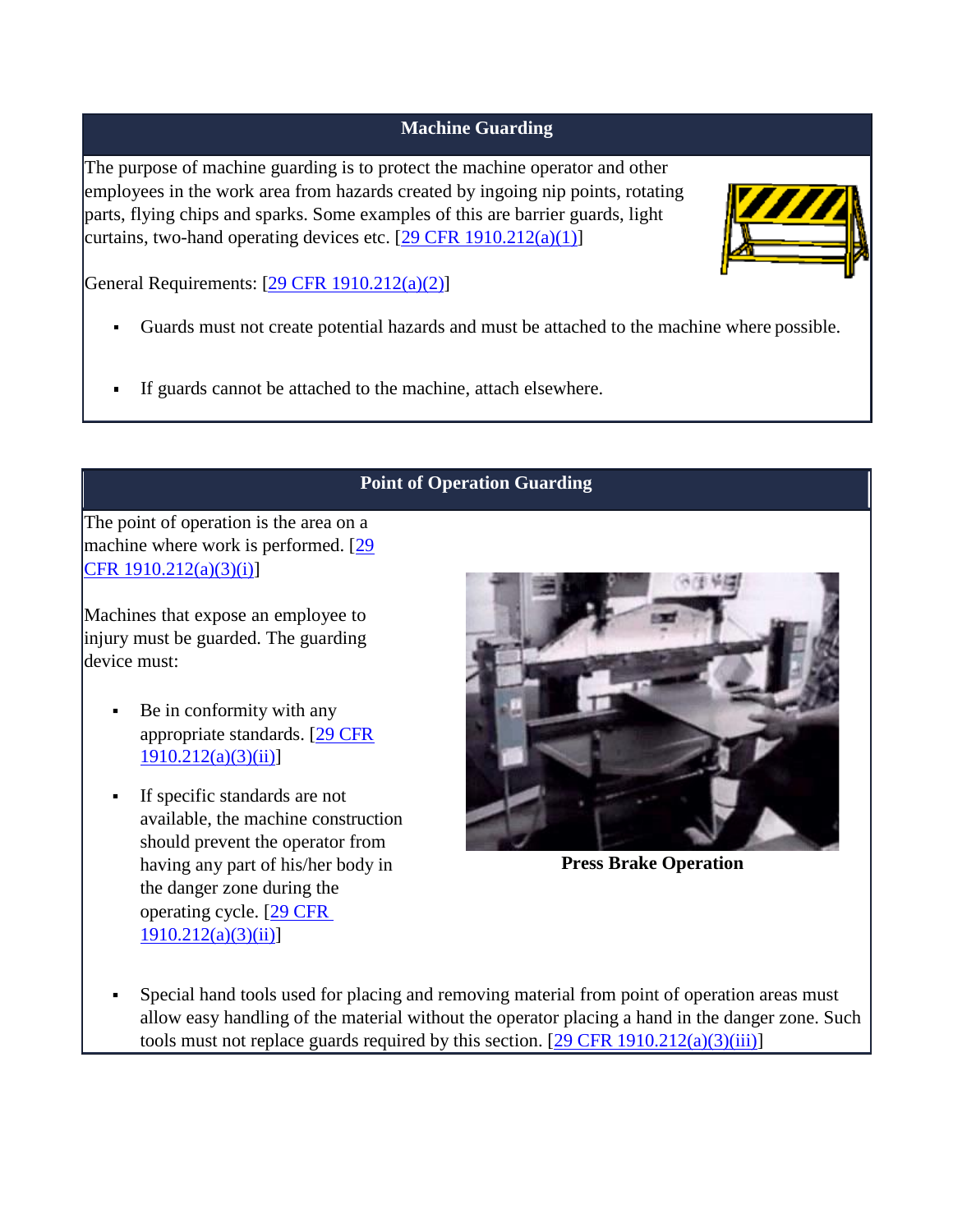# **Additional Guarding** The following is a list of machines that usually require point of operation guarding: [29 CFR 1910.212(a)(3)(iv)] Guillotine cutters (a)  $\blacksquare$ Shears  $(b)$  $\blacksquare$ Alligator shears (c)  $\blacksquare$ Power presses (d)  $\blacksquare$ Milling machines  $(e)$  $\blacksquare$ Power saws  $(f)$  $\blacksquare$ **Press brake cycle** ۰ Jointers  $(g)$  $\blacksquare$ Portable power tools (h)  $\blacksquare$  $\blacksquare$ Forming rolls and calenders (i)

# **Barrels, Containers, and Drums**

Revolving barrels, containers, and drums must be guarded by an enclosure interlocked with the drive mechanism, so the barrel, gun, or container cannot revolve unless the guard enclosure is in place. [29] CFR 1910.212(a)(4)]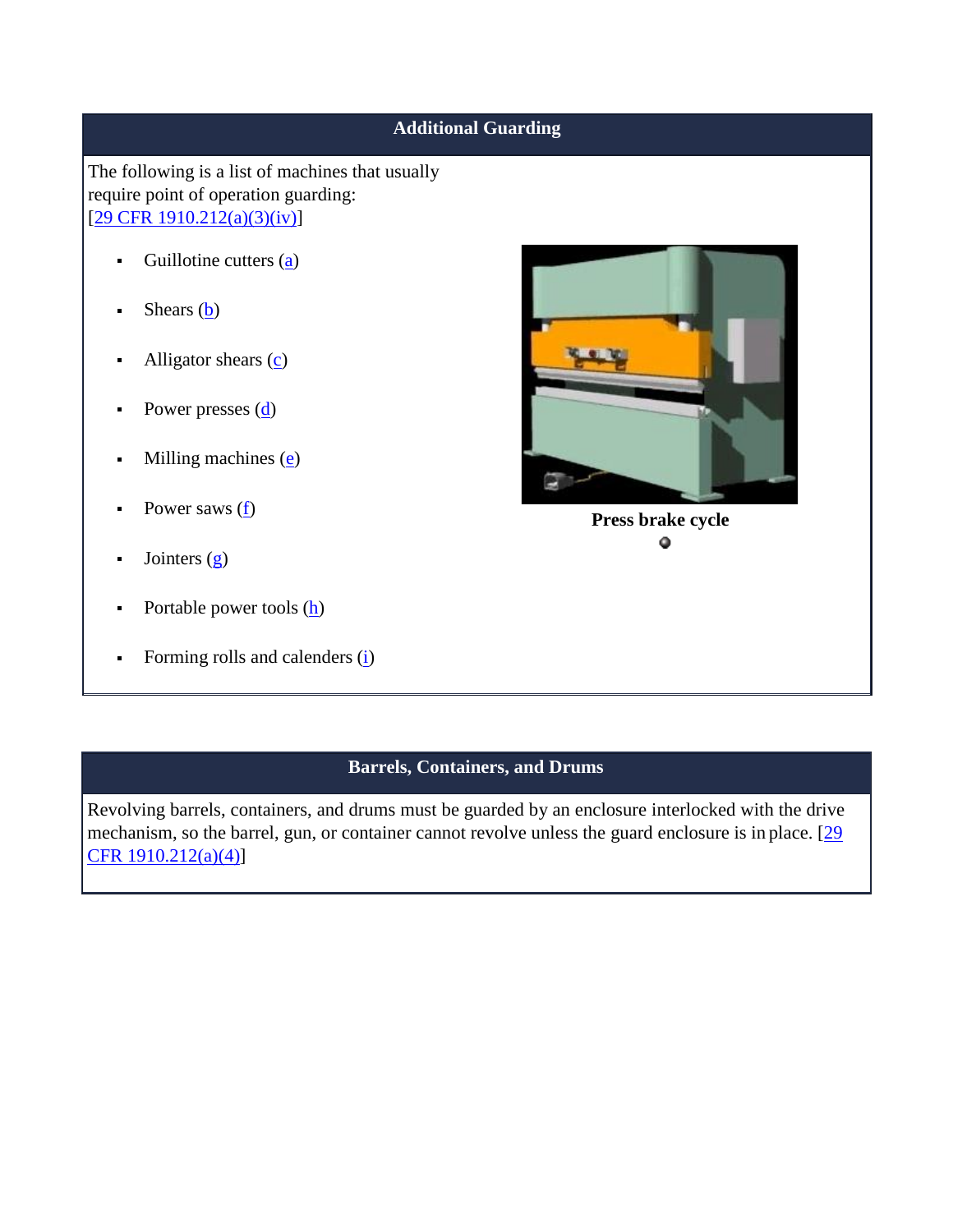#### **Exposure of Blades**

When the periphery of the blades of a fan is less than seven (7) feet above the floor or working level, the blades must be guarded. The guard must not have openings larger than one-half (½) inch.  $[29 \text{ CFR } 1910.212(a)(5)]$ 



## **Anchoring Fixed Machinery**

A machine designed for a fixed location must be securely anchored to prevent walking or moving. [29 CFR 1910.212(b)]



**Anchored Machine**

#### **Eye and Face Protection**

Eye and face protection must be provided to each employee when exposed to eye or face hazards from flying particles.  $[29 \text{ CFR } 1910.133(a)]$ 

For more information, please refer to:

- Eye and Face Protection. OSHA eTool.
- Eye and Face Protection. OSHA Safety and Health Topics Page.



**Safety Goggles**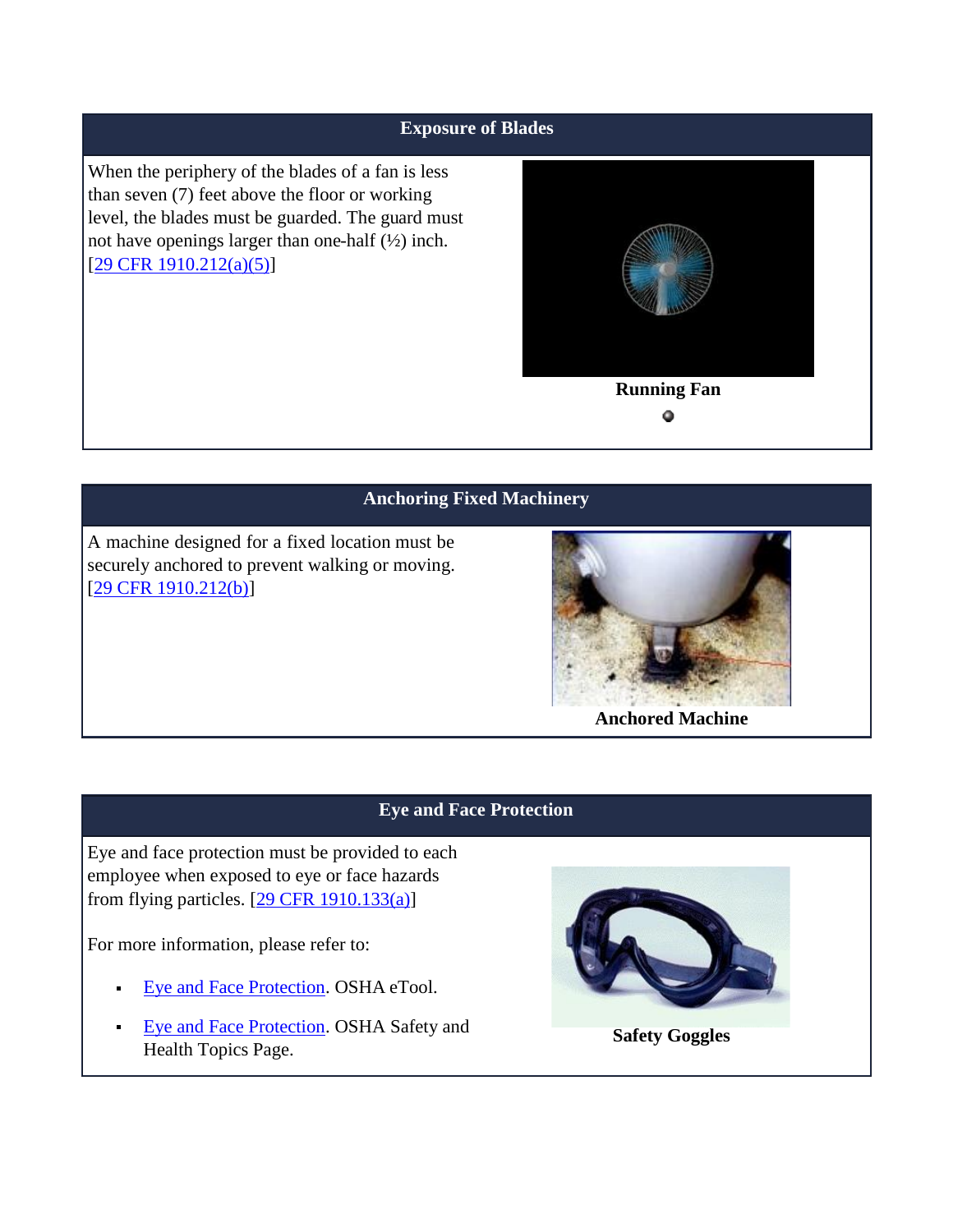### **Lockout/Tagout**

The employer must establish an energy control program consisting of energy control procedures, employee training, and periodic inspections to ensure that before any employee performs any servicing or maintenance on a machine or equipment, the machine or equipment is isolated from the energy source and rendered inoperative.  $[29 \text{ CFR } 1910.147 \text{ (c)}(1)]$ 

For more information, refer to:

Lockout/Tagout Plan.

#### **Basic Shop Safety Rules**

 $\blacksquare$ 

- Users must receive instruction on each piece of equipment prior to using it for the first time.
- Make sure emergency contact numbers are posted.
- No loose clothing or jewelry. Long hair must be secured up. No open-toed shoes or sandals.
- Safety glasses are to be worn at all times while machines & tools are in use.
- No food or drink is permitted in the workshop.
- Cell phones, mp3 players, and other personal electronic devices must not be used when working at any machine. Loud music is prohibited.
- Users must not undertake any actions that may injure or distract other users or result in damage to equipment or the work of others. No horseplay allowed in the shop.

## **A combination of guards (rigid barriers) and devices (interlocks, stop buttons) must be used to protect against the hazards of:**

- Power transmission devices belts, gears, chains, etc.
- Points of operation cutting edges
- Moving parts rotary movement, in-running nip points
- Flying chips/materials

#### **General Machine Safety Rules**

- A machine designed for a fixed location must be securely anchored to prevent walking or moving.
- No equipment is to be left running while unattended.
- Any damage to the machines, tools, fixtures, etc. must be reported to a supervisor immediately.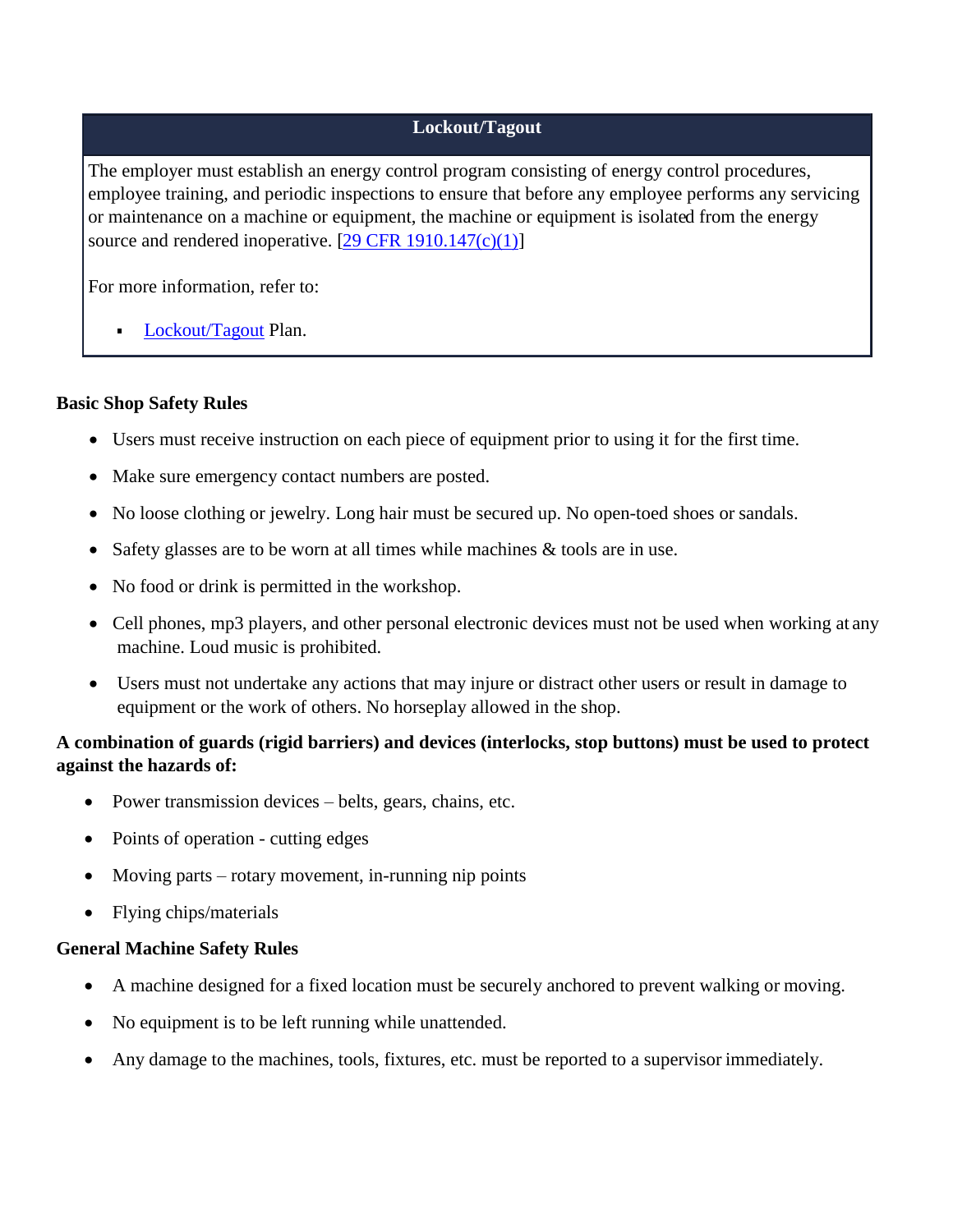Machines shall be completely stopped and de-energized before attempting to clear jammed work or debris.

Machine guarding hazards are addressed in specific standards for the general industry, marine terminals, long shoring, and the construction and agriculture industries.

## **MACHINE SAFETY**

Machine shops are an integral part of the Berryessa Union School District's Maintenance and Operations Department. Machine shops can pose a myriad of hazards that must be taken seriously. Many of the most frequently cited OSHA safety standards pertain to machine safeguarding. Nearly 45,000 machinery accidents occur each year in industry, causing over one thousand fatalities

Basic Shop Safety Rules:

- Users must receive department-approved instruction on each piece of equipment prior to using it for the first time.
- Make sure emergency contact numbers are posted and emergency response procedures are in place.
- Never permit operators to wear loose clothing or jewelry. Long hair must be secured up.
- No open-toed shoes or sandals.
- Safety glasses are to be worn at all times while machines & tools are in use.
- No food or drink is permitted in the workshop.
- Cell phones, mp3 players, and other personal electronic devices must not be used when working at any machine.
- Loud music is prohibited.
- Ensure aisles and exit paths remain unobstructed at all times. Users are required to clean up all chips, dirt, oil, etc. produced by the use of any piece of equipment.
- All tools must be cleaned and returned to the proper location when finished. No tools are to be removed from shop without authorization.
- Users must not undertake any actions that may injure or distract other users or result in damage to equipment or the work of others. No horseplay allowed in the shop.
- All injuries shall be immediately reported to the supervisor. Injury reports shall be submitted via the District's injury reporting system. Contact Human Resources for additional information on Injury and Illness Prevention Plan. The plan also can be found on the BUSD website. A combination of guards (rigid barriers) and devices (interlocks, stop buttons) must be used to protect against the hazards of:
	- o Power transmission devices belts, gears, chains, etc.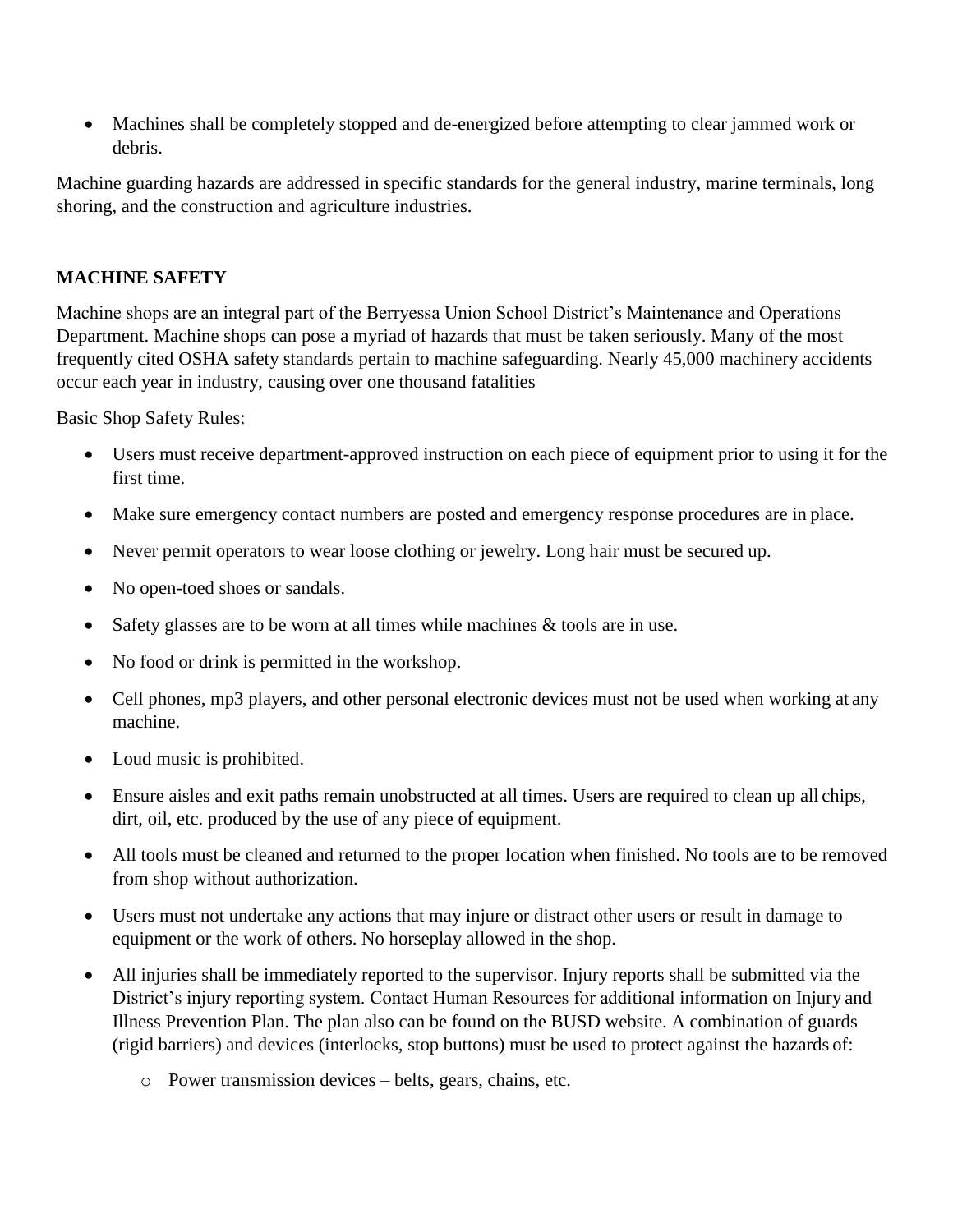- o Points of operation cutting edges
- o Moving parts rotary movement, in-running nip points
- o Flying chips/materials

#### **General Machine Safety Rules:**

- A machine designed for a fixed location must be securely anchored to prevent walking or moving.
- No equipment is to be left running while unattended.
- Any damage to the machines, tools, fixtures, etc. must be reported to a supervisor immediately.
- Machines shall be completely stopped and de-energized before attempting to clear jammed work or debris

#### **HAND AND POWER TOOLS**

Hand and power tools are a common part of our everyday lives and are present in nearly every industry. However, these simple tools can be hazardous and have the potential for causing severe injuries when used or maintained improperly. The District is responsible for the safe condition of tools and equipment used by employees, but the employees have the responsibility for properly using and maintaining tools.

## **GENERAL REQUIREMENTS**

- Use the right tool for the job.
- Match the tool to the task.
- Examine all tools for damage before each use.
- Inspect power cords. If damage is found, take the tool out of service and report the condition to your supervisor.
- Read the tool's instruction manual, and follow use and maintenance guidelines.
- All power tools shall have a 3-prong grounded plug or be double-insulated.
- All power tools shall be UL listed.
- Make sure all safety guards and devices are in place.
- Always wear the appropriate personal protective equipment (PPE).
- Safety glasses and gloves should be worn while operating most power tools.
- Other PPE may also be necessary.
- Avoid using power tools in wet or damp environments.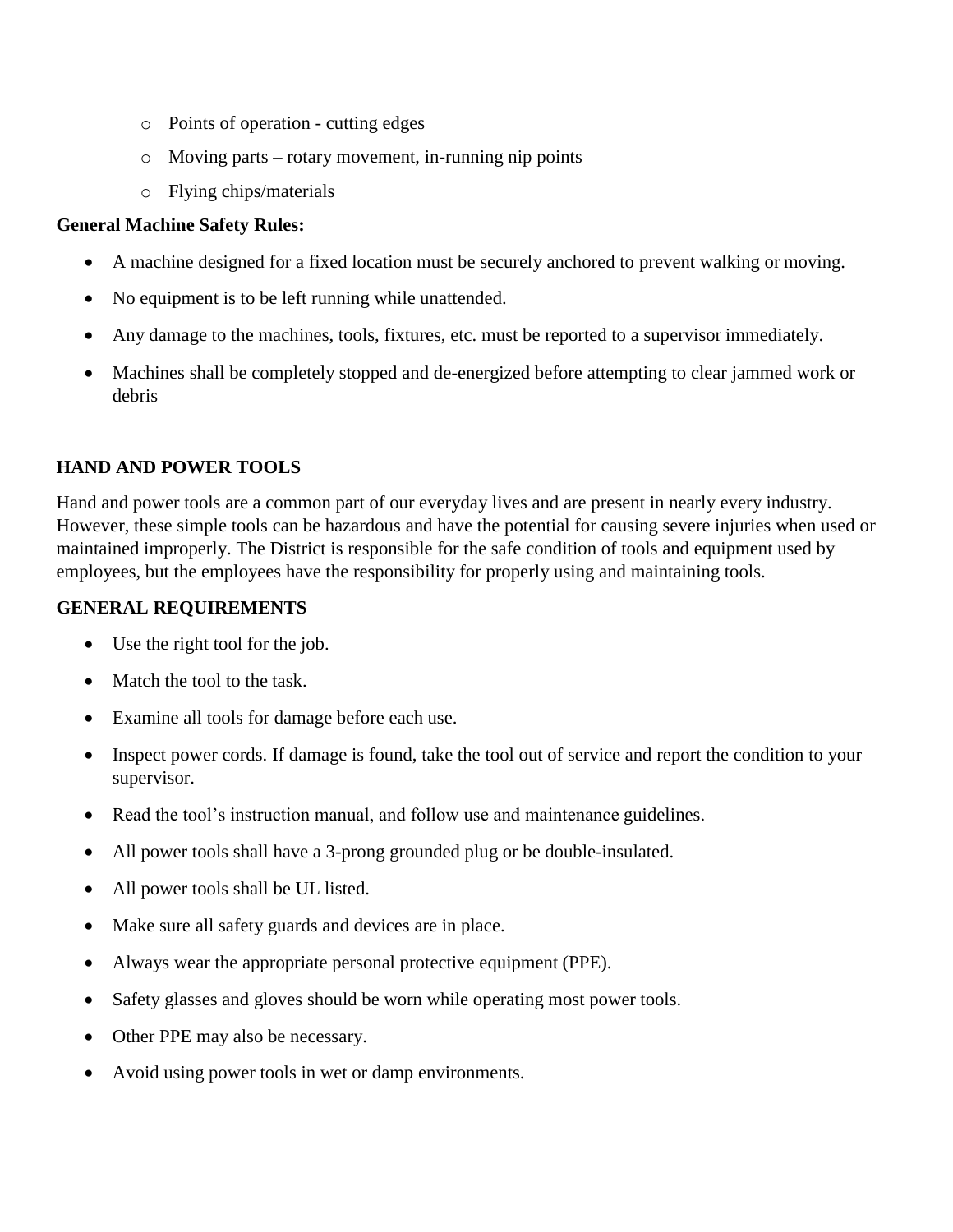- Utilize a GFCI when necessary.
- Do not wear loose clothing, dangling objects or jewelry.
- Long hair must be restrained.
- Unplug tools before installing, adjusting and changing any accessory or attachment.
- Maintain solid footing and good balance when using tools.
- Hold or brace the tool securely. Be aware of your surrounding environment.
- Ensure power tool accessories are specific for the tool it's to be used with.

## **SPECIFIC REQUIREMENTS**

- Keep fingers away from saw blades
- Clamp materials down and keep all guards in place
- Do not use compressed air to clean people
- When performing electrical work, ensure the use of insulated, rated tools
- When using pneumatic tools, a safety clip or retainer must be installed to prevent the equipment or hoses from coming apart
- Never point pneumatic tools at anyone
- All hand grinders must be used with the guards and handles in place
- Impact tools, such as drift pins, wedges, and chisels, shall be kept free of mushroomed heads. The wooden handles of tools shall be kept free of splinters or cracks
- Before an abrasive wheel is mounted, it should be inspected closely to be sure that it is free from cracks or defects
- Where flammable atmospheres exist, spark-resistant tools made from brass, plastic, aluminum, or wood will prevent ignition sources

#### **TRAINING**

All users of hand and power tools must receive initial training on how to safely operate the tool.

#### **MATERIAL HANDLING**

#### **Housekeeping & Storage**

Housekeeping is everyone's responsibility, and maintaining a clean and safe work area is key to preventing employee injuries, building fires, and chemical spills. Maintain clear exit paths at all times. Do not block emergency equipment, such as eyewash stations, fire alarms & extinguishers, and electrical panels. Limit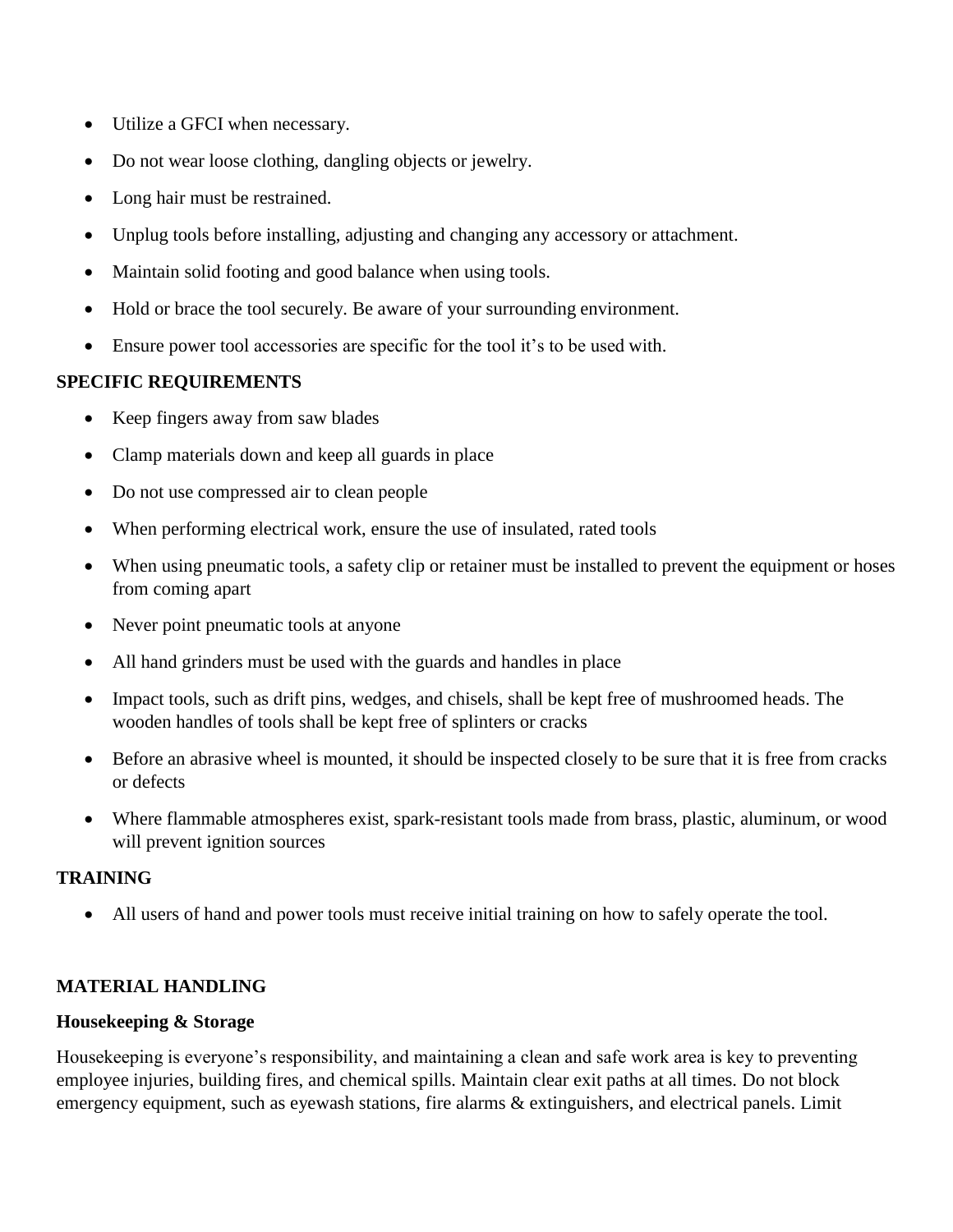quantities of stored materials, especially chemicals and combustible materials. Do not store materials within 18" of a sprinkler head, as this impedes their performance. Do not store combustible materials within 24" of a nonsprinklered ceiling.

How to Lift Safely - Safe lifting and material handling means keeping your back aligned and balanced when lifting. With a little practice, precautionary methods outlined below can become good daily habits that could help prevent back injuries both on and off the job.

Before lifting, take a moment to think about what you're about to do. Examine the object for sharp corners, slippery spots or other potential hazards. Know your limit and don't try to exceed it. Ask for help if needed, or divide the load to make it lighter. Know where you are going to set the item down and make sure your path is free from obstruction. Then follow these steps:

- 1. Stand close to the load with your feet spread apart about shoulder width, with one foot slightly in front of the other for balance.
- 2. Squat down bending at the knees (not your waist). Tuck your chin while keeping your back as vertical as possible.
- 3. Get a firm grasp of the object before beginning the lift.
- 4. Begin slowly lifting with your LEGS by straightening them.
- 5. Once the lift is complete, keep the object as close to the body as possible. As the load's center of gravity moves away from the body, there is a dramatic increase in stress to the lower back. To place the object below the level of your waist, follow the same procedures in reverse order.

Remember, keep your back as vertical as possible and bend at the knees. Be extra cautious of lifts that require twisting, reaching, awkward handholds, or unstable footing. If you must turn while carrying the load, turn using your feet - not your torso. When manually moving materials, you should seek help when a load is: so bulky it cannot be properly grasped or lifted when you cannot see around or over it when a secure grip cannot be attained too heavy for your comfort

## **Material Handling Aids**

Carts, bins, hand trucks, dollies, and forklifts are all mechanical aids that can help transport a load without putting undue strain on your back. Pushcarts and bins can be useful for light, awkward loads, while hand trucks and fork-lifts can help move heavier, stackable material. Secure the load for transport, then push the load, don't pull it.

Personal Protective Equipment - Workers should use appropriate protective equipment as necessary to help reduce accident potential. For loads with sharp or rough edges, wear gloves or other hand and forearm protection. To avoid injuries to the eyes, wear safety glasses. When the loads are heavy or bulky, the mover should also wear steel-toed safety boots to prevent foot injuries if the worker accidentally drops a load.

# **Training**

Employee training is available through the Maintenance and Operations Department.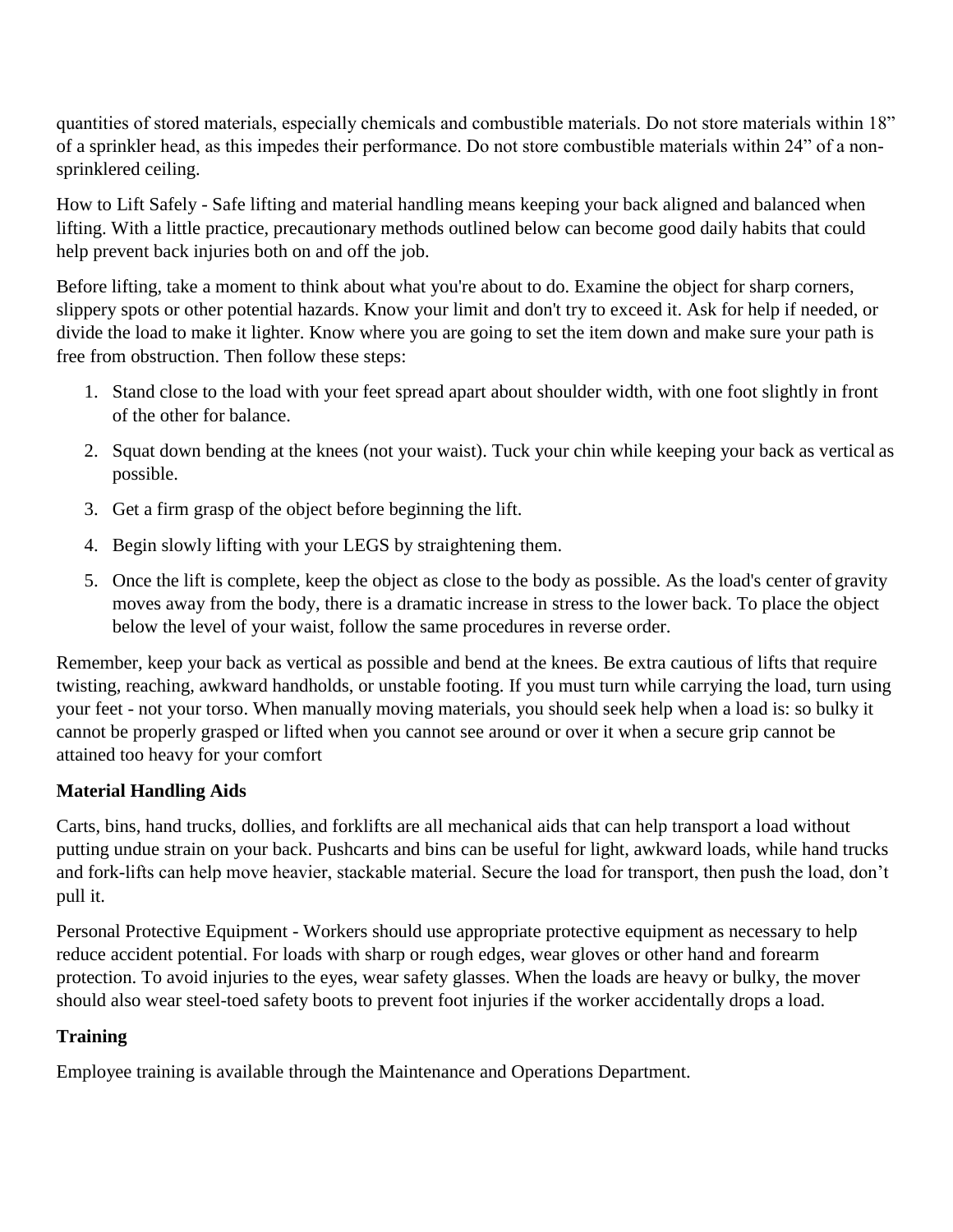## **WELDING AND METAL WORK SAFETY**

Metalworking is the process of working with metals to create individual parts, assemblies, or large-scale structures, and requires a correspondingly wide range of skills, processes, and tools. Modern metalworking processes, though diverse and specialized, can be categorized as forming, cutting or joining processes. Today's machine shop includes a number of machine tools capable of creating a precise, useful metal work piece. Although metal work provides an important service to the campus, it also provides unique hazards as well.

## **General Metal Work Safety**

- All equipment operators and shop personnel shall be trained on safe operation.
- Operators shall inspect machinery before and after use for any defects.
- Point of Operations Guarding MUST be in place and used at all times.
- Eye protection shall be worn at all times.
- Always wear correct personal protective equipment (PPE) pertaining to the job task.
- Remove or secure jewelry, long hair, and loose clothing.
- Avoid skin contact with metalworking fluids.
- When possible, always use a well mounted vice to grip work.
- Remove all scraps of metal with a brush, NEVER by hand or with an air compressor gun.
- Always receive authorization before working with reactive or harmful emission giving metals.

#### **Welding Safety**

When welding outside of a designated welding booth, ensure that a District hot work permit is completed and adequate safeguards are in place to prevent fire and personal injury. Avoid welding on materials such as galvanized or stainless steel in order to minimize toxic fume exposure. Always utilize mechanical exhaust ventilation while welding.

#### **Arc Welding Safety**

- Make sure the work and /or work table is properly grounded.
- Inspect your work area thoroughly before beginning. DO NOT arc weld if it is damp or substances have a potential to ignite.
- Turn the arc welder off before removing any grounds from the table or material.
- DO NOT arc weld with skin unprotected. The arc light acts as Ultraviolet light and will cause something comparable to sunburn.
- Avoid clothing that has pockets, or spaces where hot embers may fall into.

## **Oxygen Fuel Gas Welding/ Cutting**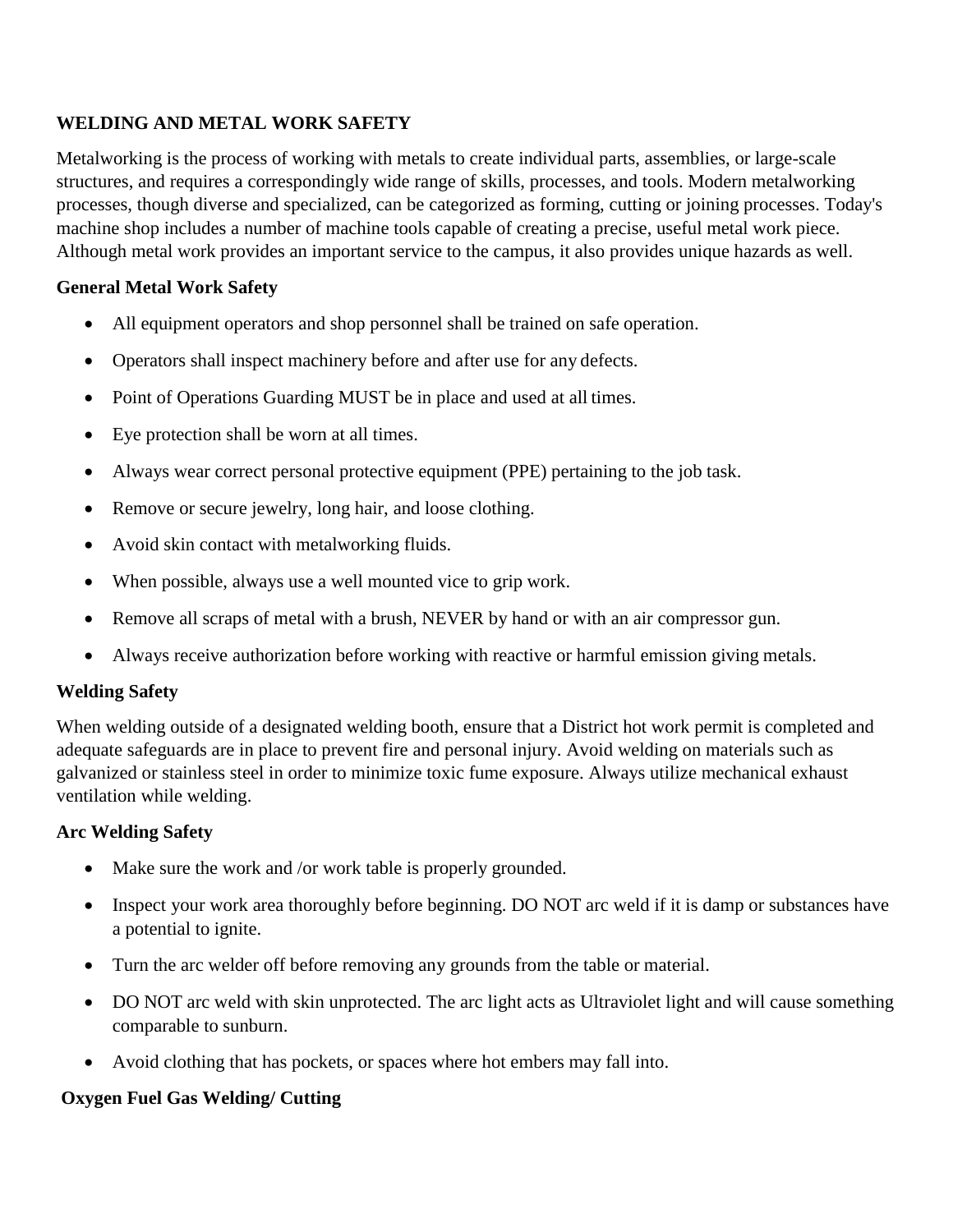- All compressed gas cylinders should be clearly marked, and appropriately stored.
- Check all connections and hoses for leaks. Remove defective equipment from service.
- If using acetylene, keep the pressure below 15 pounds.
- Purge your hoses before lighting the torch.
- Never light your torch with a mixture of fuel and oxygen. After purging the lines, light the torch with only the fuel gas valve open.
- Check valves should be installed on both torch inlets and operating properly. Check valves can stop the reverse flow of gases, but will not prevent flashbacks.
- To prevent flashbacks, flashback arrestors must be installed on the outlets of both regulators, and/or torch inlets.

For more information on metalworking, welding, or machine shop safety, contact the Maintenance and Operations Department. Training will be provided by an outside agency.

## **WOOD WORKING SAFETY**

Woodworking machines can pose a myriad of hazards that must be taken seriously.

### **General Woodworking Machine Safety**

- Always keep hands, fingers, loose clothing, long hair, and jewelry away from moving or rotating parts.
- All equipment operators shall receive training on safe equipment operation.
- Safety glasses shall be worn while operating all woodworking machines. Always de-energize the machine when providing maintenance, dust/chip removal, and blade adjustments.
- Inspect all equipment and blades/bits for damage before use.
- When powering down equipment, never attempt to stop the blade with material. Allow the saw to completely stop on its own before leaving the work station.
- Appropriate point-of-operation guarding must be functional and in place at all times. Never remove the guard. If a guard is not in place or is causing interference, ask a shop supervisor to assist you.

#### **Wood Cutting Machines**

- Appropriate chip guards, splitters, and anti-kickback devices shall be in place.
- Always use the proper saw or blade for the materials and type of cut that needs to be done.
- Use correct technique when cutting. Large wood pieces being cut should be supported on the sawn end by a coworker or support stand.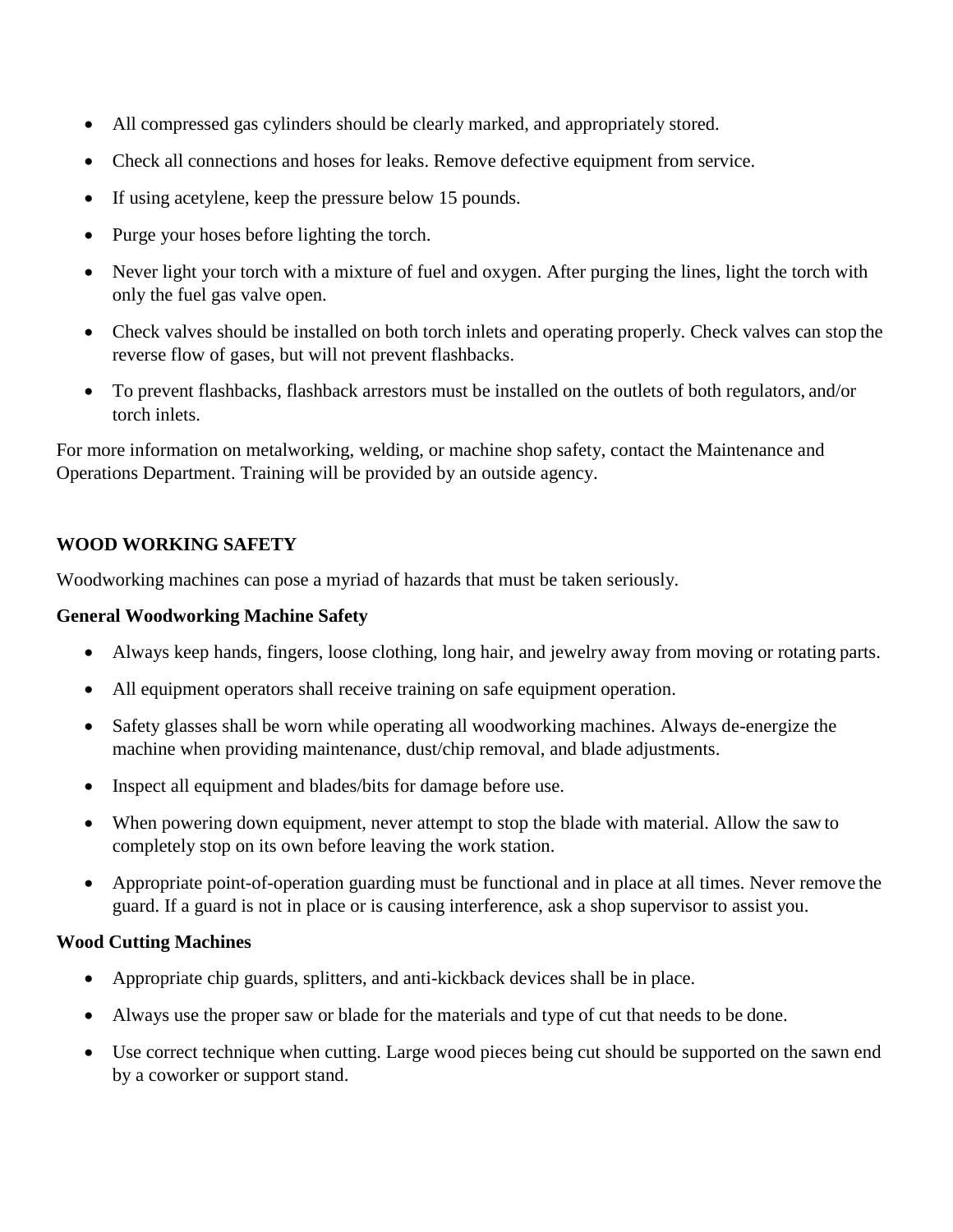#### **Wood Sanding Machines**

- Sanding belts shall be guarded from contact on all areas except the area performing the work.
- Do not operate sanding machines with torn, cracked, or broken belts or disks.
- Do not sand or grind materials that have a potential to produce harmful dust or debris (beryllium/copper beryllium alloy).
- Work in well ventilated areas. Use vacuums to collect dust while sanding. Wear a dust mask as needed.

#### **Drill Presses**

- For materials that are brittle, plastic, or otherwise weak, ask the shop supervisor for guidance on proper techniques and tools.
- Run drill at the correct RPM for the diameter of the drill bit and material. Use a correctly ground drill bit for the material being drilled.
- Always hold work in a vise or clamp to the drill table. Use backing board to support the drill when drilling through material.
- If the drill binds in a hole, stop the machine and turn the bit backwards by hand to release it.

#### **Wood Turning Lathes**

- When removing or installing components, never use machine power to do so.
- Remove all chips or turnings with a tool or brush. Never remove them with a bare hand or with an air gun.
- Use speeds that are appropriate for the material and job you are cutting.
- Make sure that the chuck, drive plate, or faceplate is securely tightened onto the lathe spindle.
- Always clamp the tool bit as short as possible in the tool holder to prevent it from breaking or chattering.

For more information, as well as safety training, contact the Maintenance and Operations Department.

If you have any questions or concerns about your safety and the safety of others please contact Dan Norris, Director of Maintenance, Operations and Transportation.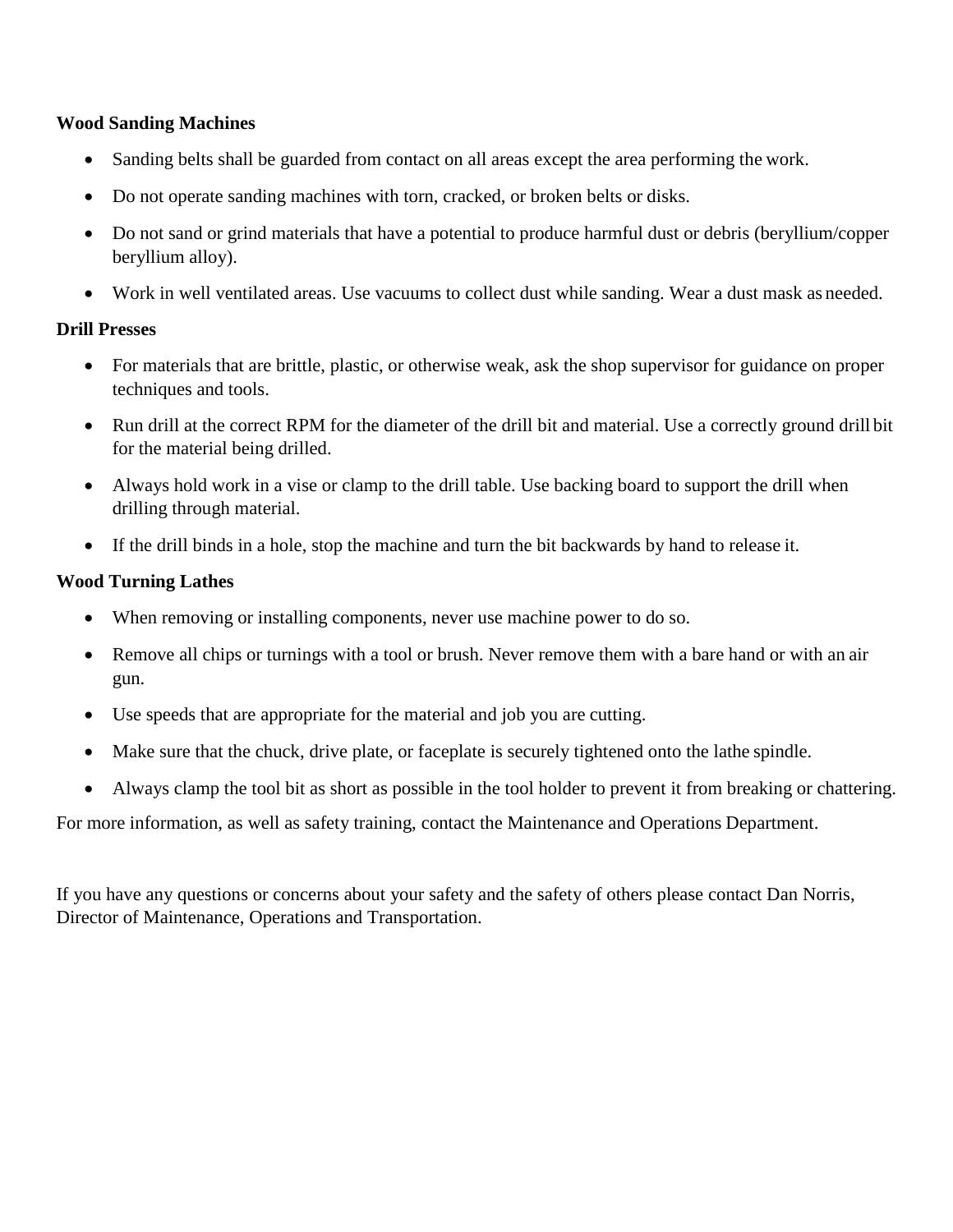#### **How do I find out about employer responsibilities and workers' rights?**

Workers have a right to a safe workplace. The law requires employers to provide their employees with safe and healthful workplaces. The OSHA law also prohibits employers from retaliating against employees for exercising their rights under the law (including the right to raise a health and safety concern or report an injury).

For more information see [www.whistleblowers.gov](http://www.whistleblowers.gov/) or Workers' rights under the OSH Act.

OSHA can help answer questions or concerns from employers and workers. To reach your regional or area OSHA office, go to OSHA's Regional & Area Offices webpage or call 650-573-3812.Workers may file a complaint to have OSHA inspect their workplace if they believe that their employer is not following OSHA standards or that there are serious hazards. Workers can file a complaint with OSHA by calling 650-573-3812, online via eCompliant Form, or by printing the complaint form and mailing or faxing it to the local OSHA area office. Complaints that are signed by a worker are more likely to result in an inspection.

If you think your job is unsafe or if you have questions, contact OSHA at 650-573-3812. Your contact will be kept confidential. We can help. For other valuable worker protection information, such as Workers' Rights, Employer Responsibilities, and other services OSHA offers, visit OSHA's Workers' page.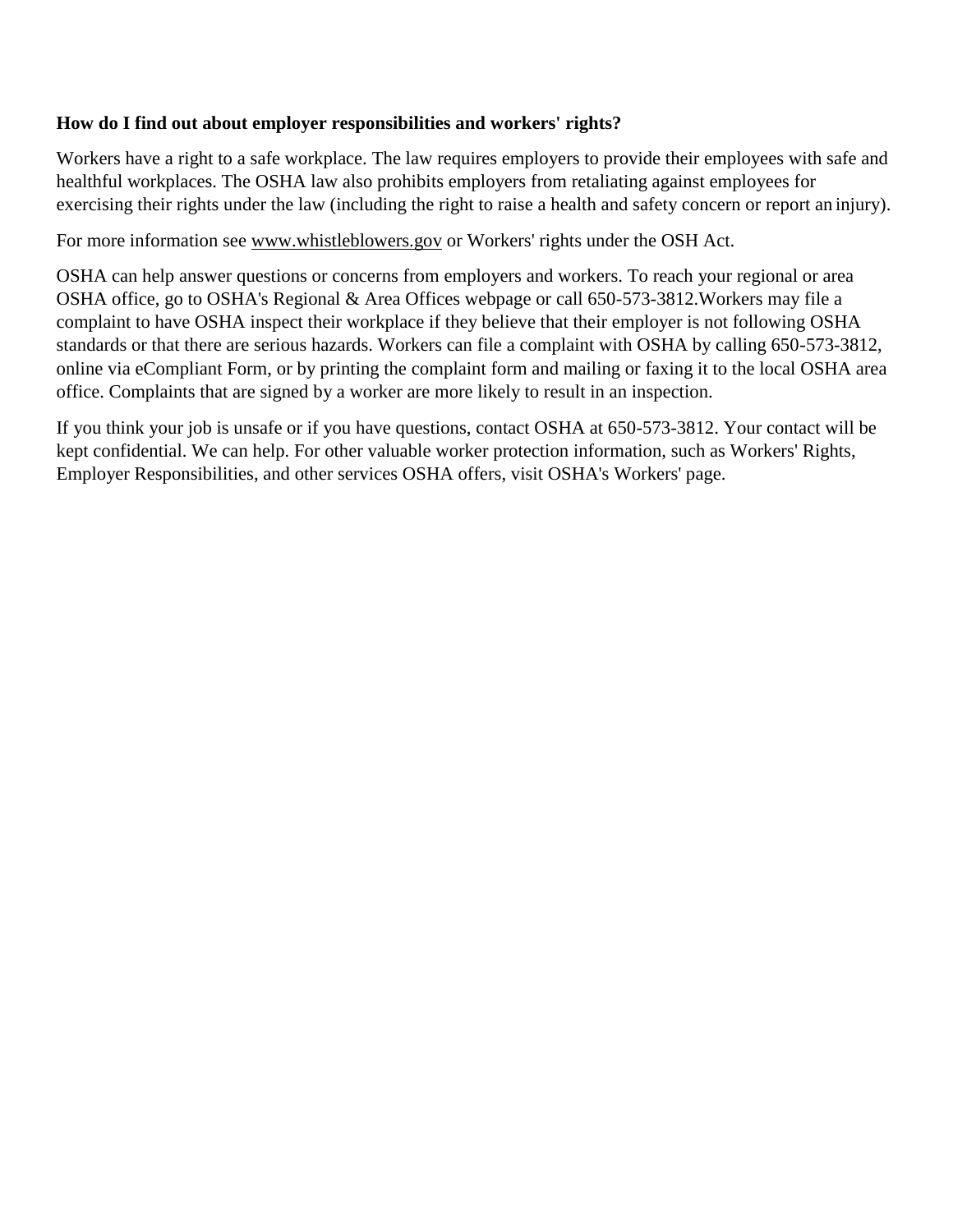#### OSHA STANDARDS

| • Part Number:              | 1910                                     |
|-----------------------------|------------------------------------------|
| • Part Title:               | Occupational Safety and Health Standards |
| • Subpart:                  |                                          |
| • Subpart Title:            | Machinery and Machine Guarding           |
| • Standard Number: 1910.212 |                                          |
| • Title:                    | General requirements for all machines.   |
| • GPO Source:               |                                          |

#### **1910.212(a)**

Machine guarding.

#### **1910.212(a)(1)**

Types of guarding. One or more methods of machine guarding shall be provided to protect the operator and other employees in the machine area from hazards such as those created by point of operation, ingoing nip points, rotating parts, flying chips and sparks. Examples of guarding methods are-barrier guards, two-hand tripping devices, electronic safety devices, etc.

#### **1910.212(a)(2)**

General requirements for machine guards. Guards shall be affixed to the machine where possible and secured elsewhere if for any reason attachment to the machine is not possible. The guard shall be such that it does not offer an accident hazard in itself.

#### **1910.212(a)(3)**

Point of operation guarding.

#### **1910.212(a)(3)(i)**

Point of operation is the area on a machine where work is actually performed upon the material being processed.

#### **1910.212(a)(3)(ii)**

The point of operation of machines whose operation exposes an employee to injury, shall be guarded. The guarding device shall be in conformity with any appropriate standards therefor, or, in the absence of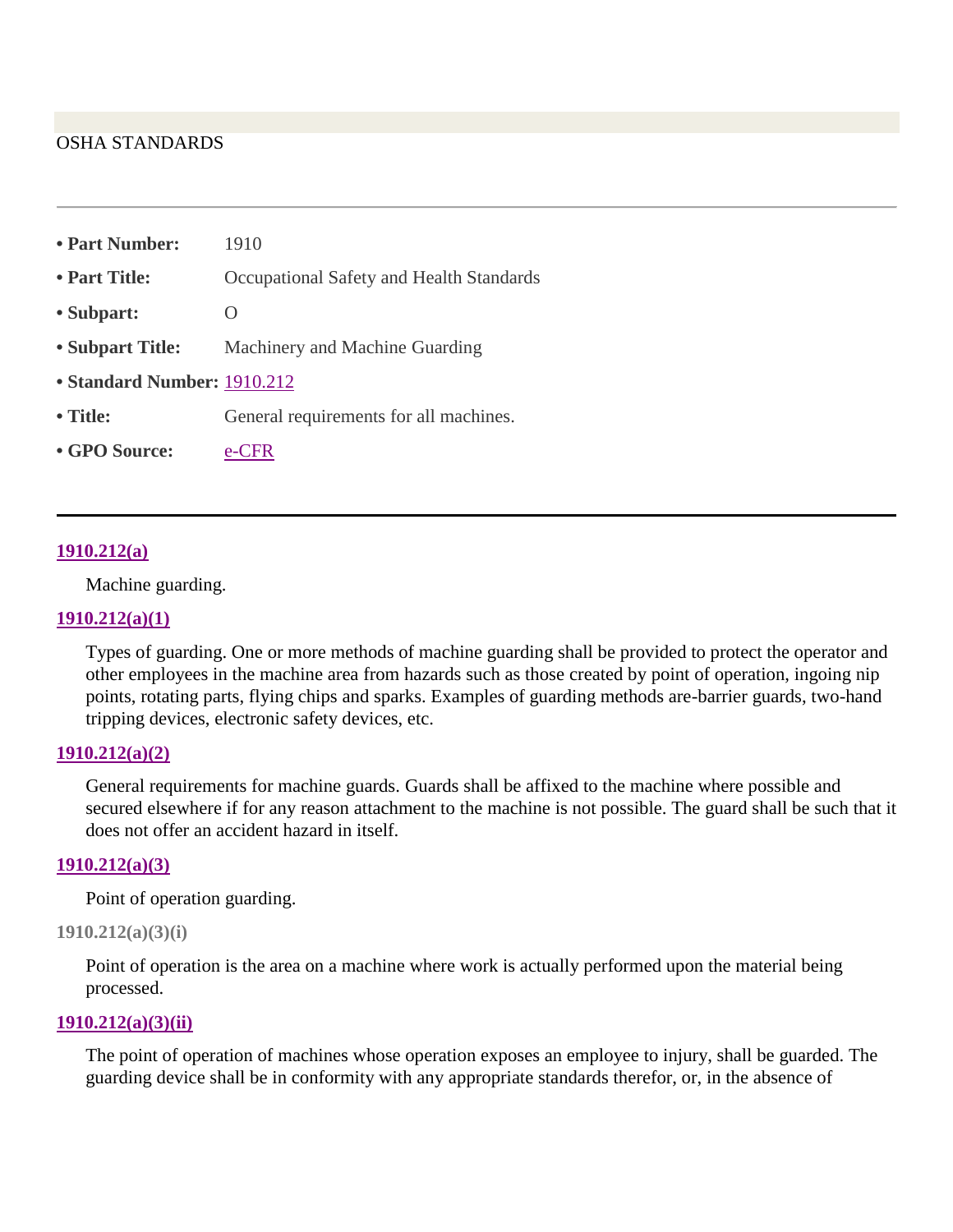applicable specific standards, shall be so designed and constructed as to prevent the operator from having any part of his body in the danger zone during the operating cycle.

#### **1910.212(a)(3)(iii)**

Special handtools for placing and removing material shall be such as to permit easy handling of material without the operator placing a hand in the danger zone. Such tools shall not be in lieu of other guarding required by this section, but can only be used to supplement protection provided.

#### **1910.212(a)(3)(iv)**

The following are some of the machines, which usually require point of operation guarding:

**1910.212(a)(3)(iv)(a)**

Guillotine cutters.

**1910.212(a)(3)(iv)(b)**

Shears.

**1910.212(a)(3)(iv)(c)**

#### Alligator shears.

**1910.212(a)(3)(iv)(d)**

Power presses.

**1910.212(a)(3)(iv)(e)**

Milling machines.

**1910.212(a)(3)(iv)(f)**

Power saws.

**1910.212(a)(3)(iv)(g)**

Jointers.

#### **1910.212(a)(3)(iv)(h)**

Portable power tools.

#### **1910.212(a)(3)(iv)(i)**

Forming rolls and calenders.

#### **1910.212(a)(4)**

Barrels, containers, and drums. Revolving drums, barrels, and containers shall be guarded by an enclosure, which is interlocked with the drive mechanism, so that the barrel, drum, or container cannot revolve unless the guard enclosure is in place.

#### **1910.212(a)(5)**